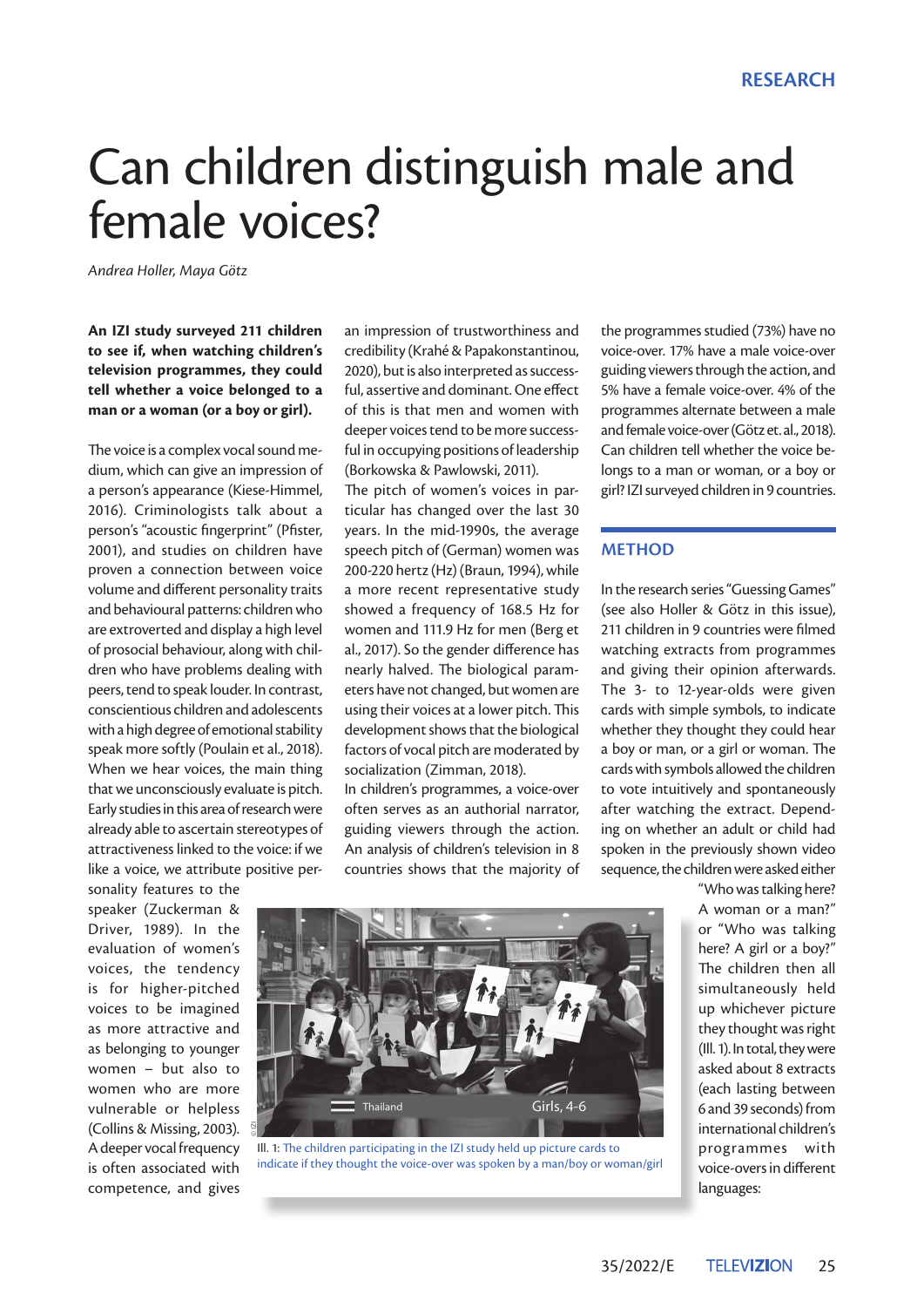# **RESEARCH**



- 1. Excerpt from *Revolting Rhymes* with a man's voice speaking English
- 2. Excerpt from *I´m not a Pink Bike Girl*  with a girl's voice speaking Sami
- 3. Excerpt from *Woolly and Pip* with a woman's voice speaking Dutch
- 4. Excerpt from *PythagoraSwitch* with a man's voice speaking Japanese
- 5. Excerpt from *Lessons Learnt from the Sea* with a boy's voice speaking German
- 6. Excerpt from *Spotty Wants to Fly* with a woman's voice speaking Hakka
- 7. Excerpt from *The Little Boy and the Beast* with a boy's voice speaking German
- 8. Excerpt from *The Gruffalo* with a woman's voice speaking English

The children's responses were then counted and analysed according to age- and gender-related tendencies. The small size of the sample from each country means that no statements can be made about regional differences. The most important findings are discussed below.

# **MEN'S VOICES ARE PERCEIVED AS SUCH**

In the case of the extracts from *Revoltin the tast of the shorter moments* voice, and from *PythagoraSwitch* - *The Marble Brothers' Great Adventure*  (NHK) with a Japanese male voice, the majority of children can identify the voice as that of a man.

However, 20% of the children think that the male voice in *Revolting Rhymes*, which speaks with a British accent, belongs to a woman. This may be due to the somewhat lighter tone of the man's voice, but can probably be ascribed to the images in the animated programme, in which a blonde woman (a parody of Snow White) moves into an apartment in the city with 7 little men. This was the children's first Guessing Game of this type, so they had not yet been trained by the research situation to listen attentively, but had focused their attention on the pictures – especially

as they did not understand the English content. This is the explanation given by some of the children, such as an 11-yearold girl from Thailand: "I saw the main character was a woman, a kind of cleaning lady. She had long hair."

The Japanese male voice from *Pythagora-Switch*, which is deep and accentuated in timbre, is recognized as such by all the 7- to 12-year-olds and 89% of the preschool children. The image shows balls

**girl/woman boy/man** both